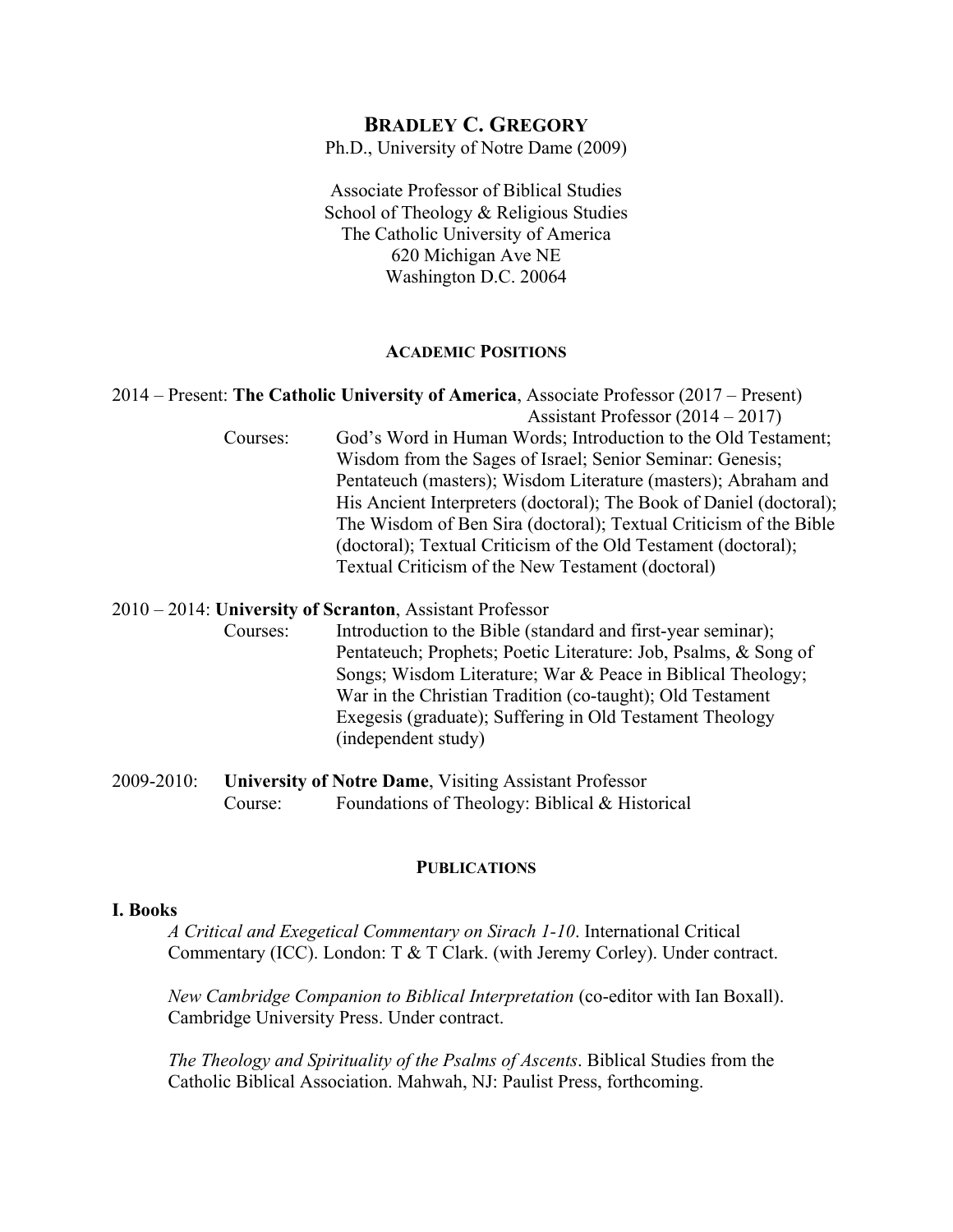- 2010 *Like an Everlasting Signet Ring: Generosity in the Book of Sirach*. Deuterocanonical and Cognate Literature Studies 2. Berlin/New York: Walter de Gruyter, 2010.
	- *Reviews*: P. Beentjes in *Bijdragen* 71 (2010): 329; N. Calduch-Benages in *Gregorianum* 93 (2012): 177-179; J. Corley in *Journal for the Study of Judaism* 45 (2014): 396-398; M. Gilbert in *Biblica* 93 (2012): 291-295; S. Jacobs in *Journal for the Study of the Old Testament* 35 (2011): 184-185; A. Lange et al, in *Journal of Ancient Judaism* 2 (2011): 124; M. Witte in *Zeitschrift für die alttestamentliche Wissenschaft* 123 (2011): 302-303; B. Wright in *Dead Sea Discoveries* 22 (2015): 240-242.

### **II. Journal Articles**

- 2021 "The Role of Memory in the Wisdom of Solomon." *Journal for the Study of the Pseudepigrapha*, forthcoming.
- 2019 "Divine Beneficence and Human Generosity in Second Temple Judaism: Reflections on John Barclay's *Paul and the Gift*." *Nova et Vetera* 17 (2019): 183-195.
- 2016 "Vice and Virtue in the Moral Vision of Latin Sirach," *Biblica* 97 (2016): 41-61.
- 2015 "Isaiah 14 (LXX) as Narrative Template for Antiochus IV in 2 Maccabees 9." *Journal of Septuagint and Cognate Studies* 48 (2015): 87-104.
- 2015 "Pride and Sin in Sirach 10:13 (15): A Study in the Interdependence of Text and Tradition." *Harvard Theological Review*, 108 (2015): 213-234.
- 2014 "Historical Candidates for the Fallen King in Sirach 10,10." *Zeitschrift für die alttestamentliche Wissenschaft*, 126 (2014): 589-591.
- 2012 "Slips of the Tongue in the Speech Ethics of Ben Sira." *Biblica* 93 (2012): 321-339.
- 2011 "The Relationship between the Poor in Judea and Israel under Foreign Rule: Sirach 35:14-26 among Second Temple Prayers and Hymns." *Journal for the Study of Judaism* 42 (2011): 311-327.
- 2009 "The Rebuilding of the Temple in the Text of Tobit 13 and its Implications for Second Temple Hermeneutics." *Textus* 24 (2009): 153-178.
- 2009 "'The Sennacherib Error' in Theodore of Mopsuestia's *Commentary on the Twelve Prophets*: Light from the History of Interpretation." *Journal of Theological Interpretation* 3 (2009): 213-226.
- 2008 "Abraham as the Jewish Ideal: Exegetical Traditions in Sirach 44:19-21." *Catholic Biblical Quarterly* 70.1 (2008): 66-81.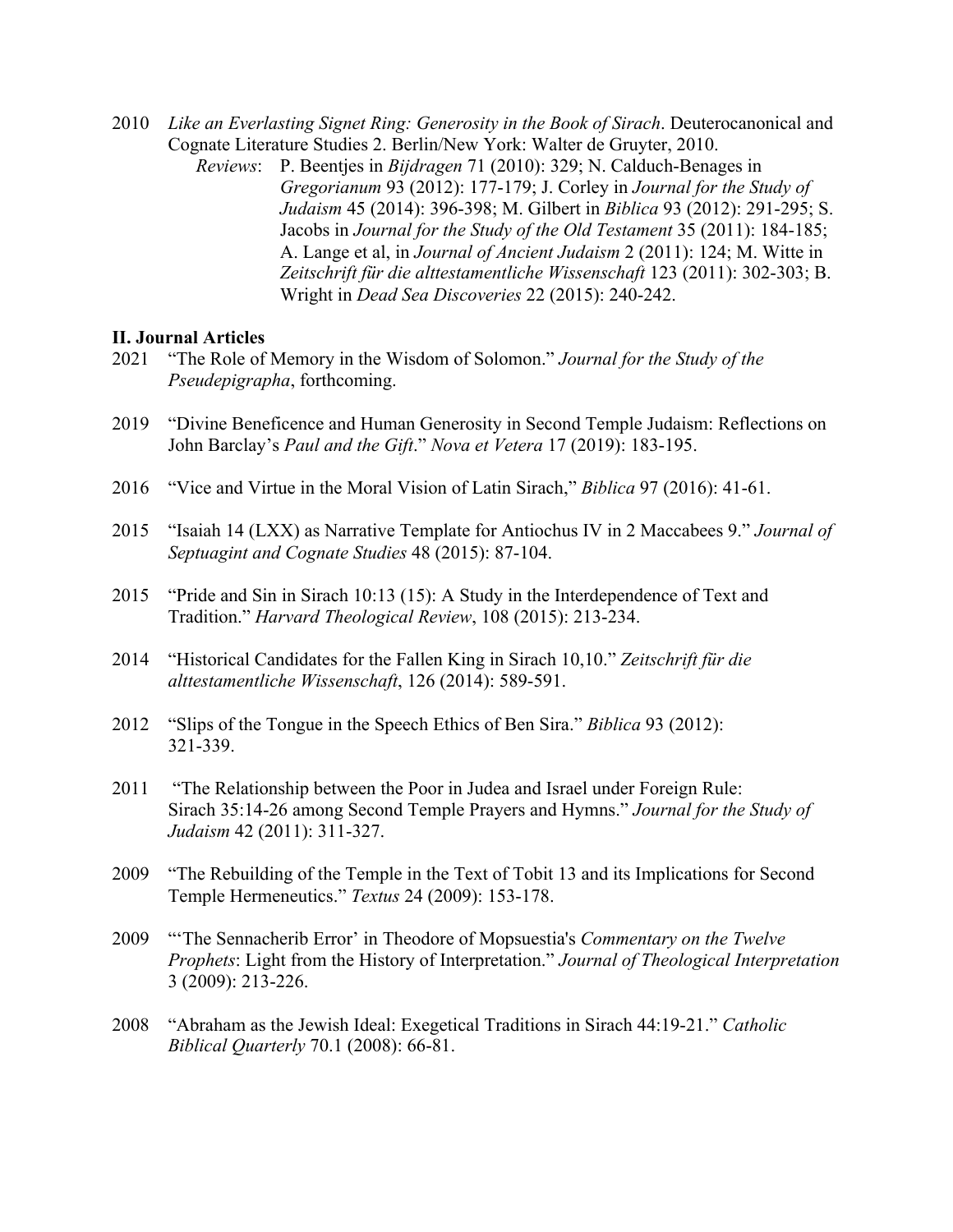- 2008 "The Death and Legacy of Leah in the Book of *Jubilees*." *Journal for the Study of the Pseudepigrapha* 17.2 (2008): 83-105.
- 2007 "The Postexilic Exile in Third Isaiah: Isaiah 61:1-3 in Light of Second Temple Hermeneutics." *Journal of Biblical Literature* 125.3 (2007): 475-496.
- 2006 "The Legal Background of the Metaphor for Forgiveness in Psalm CIII 12." *Vetus Testamentum* 56.4 (2006): 549-551.

# **III. Book Chapters & Invited Articles**

"'Bread to the Hungry and Clothes to the Naked': A History of a Prophetic-Sapiential Motif from Tobit to the Syriac of Ben Sira," in *Ben Sira in Conversation with Jewish Traditions*. Edited by Francis Macatangay, Renate Egger-Wenzel, and F.-Javier Ruiz Ortiz. Berlin: Walter de Gruyter, 2022, forthcoming.

"The Tree of Life, Health, and Risk in Biblical Wisdom." Proceedings of a Theological Working Group on Medicalization and Risk at Duke Divinity School (2019-2020).

"The Relevance of Textual Criticism for Biblical Interpretation," in the *New Cambridge Companion to Biblical Interpretation*. Edited by Ian Boxall and Bradley Gregory. Cambridge: Cambridge University Press, *forthcoming*

"Gossip and Gender in Ben Sira: Some Methodological Observations" in Laura Manzo, *The Book of Sirach: A Feminist Commentary*. Wisdom Commentary Series. Collegeville, MN: Liturgical Press, *forthcoming*.

"The Image of the Distressed Widow in Ben Sira" in Laura Manzo, *The Book of Sirach: A Feminist Commentary*. Wisdom Commentary Series. Collegeville, MN: Liturgical Press, *forthcoming*.

- 2021 "Appearance versus Reality and the Personification of Wisdom: Ben Sira's Place in the Early Jewish Sapiential Tradition," in *Sirach and Its Contexts: The Pursuit of Wisdom and Human Flourishing*. Edited by Samuel L. Adams, Greg Schmidt Goering, and Matthew J. Goff. Supplements to the Journal for the Study of Judaism. Leiden: Brill, 2021, pages 56-73.
- 2021 "Prayer and Self-Mastery in Sirach 22:27-23:6 (LXX)," in *Selected Studies on Deuterocanonical Prayers*. Edited by Angela Kim Harkins and Barbara Schmitz. CBET. Leuven: Peeters Press, 2021, pages 177-201.
- 2020 "Sirach/Ben Sira," in *The Wiley Blackwell Companion to Wisdom Literature*. Edited by Samuel L. Adams and Matthew J. Goff. Oxford: Blackwell, 2020, pages 87-103.
- 2019 "The Latin Version of Ben Sira" in *The Textual History of the Bible. Volume 2: The Deuterocanonicals*. Edited by Matthias Henze. Leiden: Brill, 2019.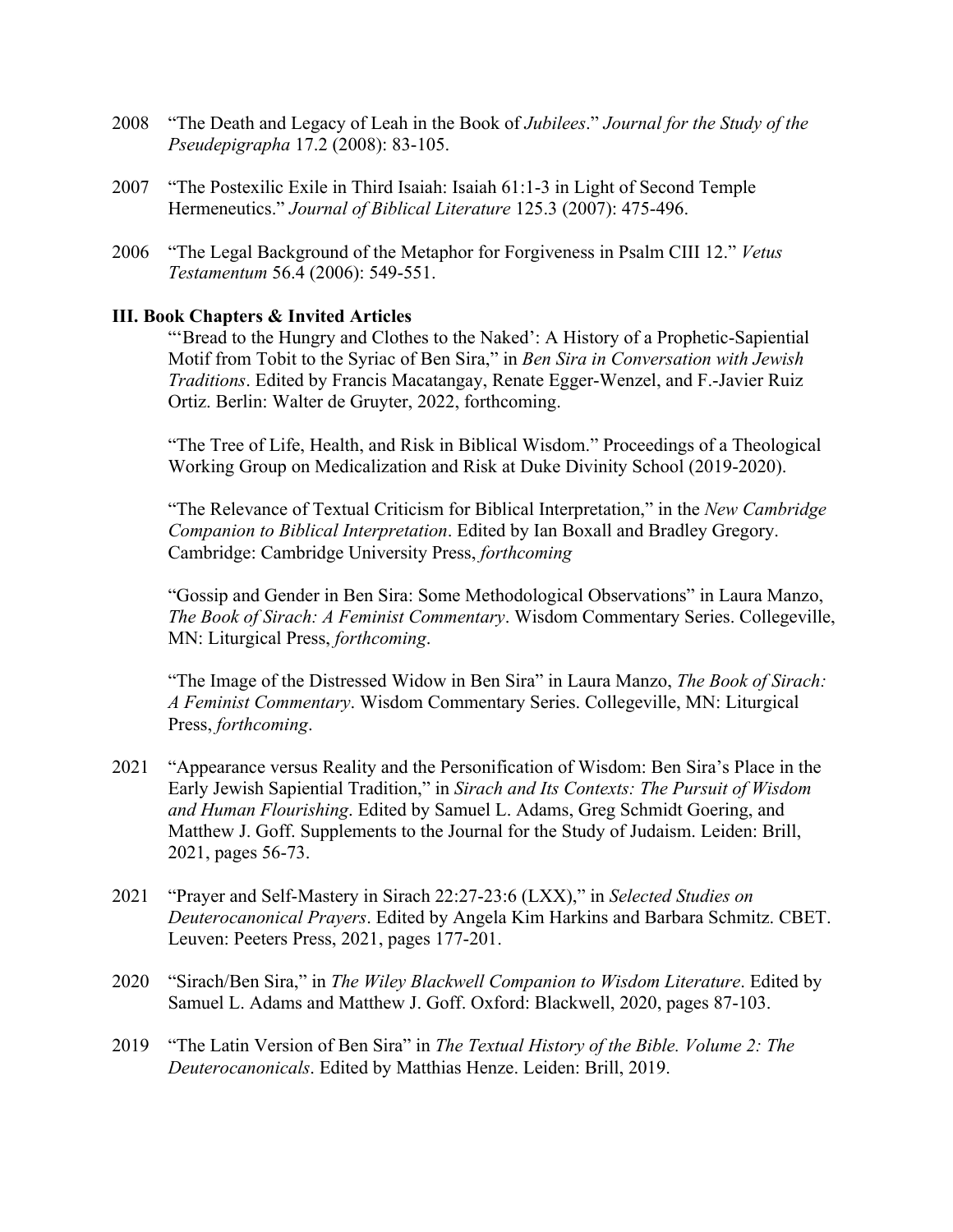- 2018 "Exemplars of Humility and the Discourse of Authority in Second Temple Judaism: A Comparison of Sirach and the *Community Rule*," in *Sage, Poet, Priest: Figures who Shape Scriptures, Scriptures that Shape Figures*. Deuterocanonical and Cognate Literature Studies. Edited by Géza Xeravits and Gregory Schmidt Goering. Berlin: Walter de Gruyter, 2018, pages 151-163.
- 2018 "Sirach (Ecclesiasticus)," in the *Paulist Biblical Commentary*. Edited by Richard Clifford. Mahwah, NJ: Paulist Press, 2018, pages 580-602.
- 2014 "A Reassessment of Sirach's Relationship to Qoheleth: A Case Study of Qoheleth 3:15 and Sirach 5:3" in *Reading Ecclesiastes Intertextually*. Library of Hebrew Bible/Old Testament Studies 587. Edited by Katharine Dell and Will Kynes. London: T&T Clark, 2014, pages 189-200.
- 2014 "Social and Theological Aspects of Hunger in Sirach," in *By Bread Alone: Approaching the Bible through a Hermeneutic of Hunger*. Edited by Sheila McGinn, Lai Ling Gnan, and Ahida E. Pilarski. Minneapolis: Fortress Press, 2014, pages 89-110.
- 2013 "The Marriage of Tobias and Sarah in the Venerable Bede's Commentary on Tobit" in *Family and Kinship in the Deuterocanonical and Cognate Literature*. Deuterocanonical and Cognate Literature Yearbook 2012. Edited by Angelo Passaro. Berlin/New York: Walter de Gruyter, 2013, pages 547-558.
- 2013 "Ben Sira as Negotiator of Authoritative Traditions" in *Scriptural Authority in Early Judaism and Ancient Christianity*. Deuterocanonical and Cognate Literature Studies 16. Edited by Géza Xeravits, Tobias Niklas, and Isaac Kalimi. Berlin/New York: Walter de Gruyter, 2013, pages 109-128.
- 2012 "Empathy in the Ethical Rhetoric of Ben Sira" in *Emotions from Ben Sira to Paul*. Deuterocanonical and Cognate Literature Yearbook 2011. Edited by Jeremy Corley and Renate Egger-Wenzel. Berlin/New York: Walter de Gruyter 2012, pages 103-119.
- 2011 "The Warrior-Poet of Israel: The Significance of David's Battles in Chronicles and Ben Sira" in *Rewriting Biblical History: Essays on Chronicles and Ben Sira*. Festschrift for Pancratius C. Beentjes. Deuterocanonical and Cognate Literature Studies 7. Edited by Jeremy Corley and Harm van Grol. Berlin/New York: Walter de Gruyter, 2011, pages 79- 96.

# **IV. Encyclopedia and Reference Articles**

- 2016 "Sirach." (with Jeremy Corley) in *Oxford Bibliographies in Biblical Studies*. Ed. Christopher Matthews. New York: Oxford University Press.
- 2016 " שור " in *Theologisches Wörterbuch zu den Qumrantexten, Band 3*. Edited by Heinz-Joseph Fabry and Ulrich Dahmen. Stuttgart: Kohlhammer.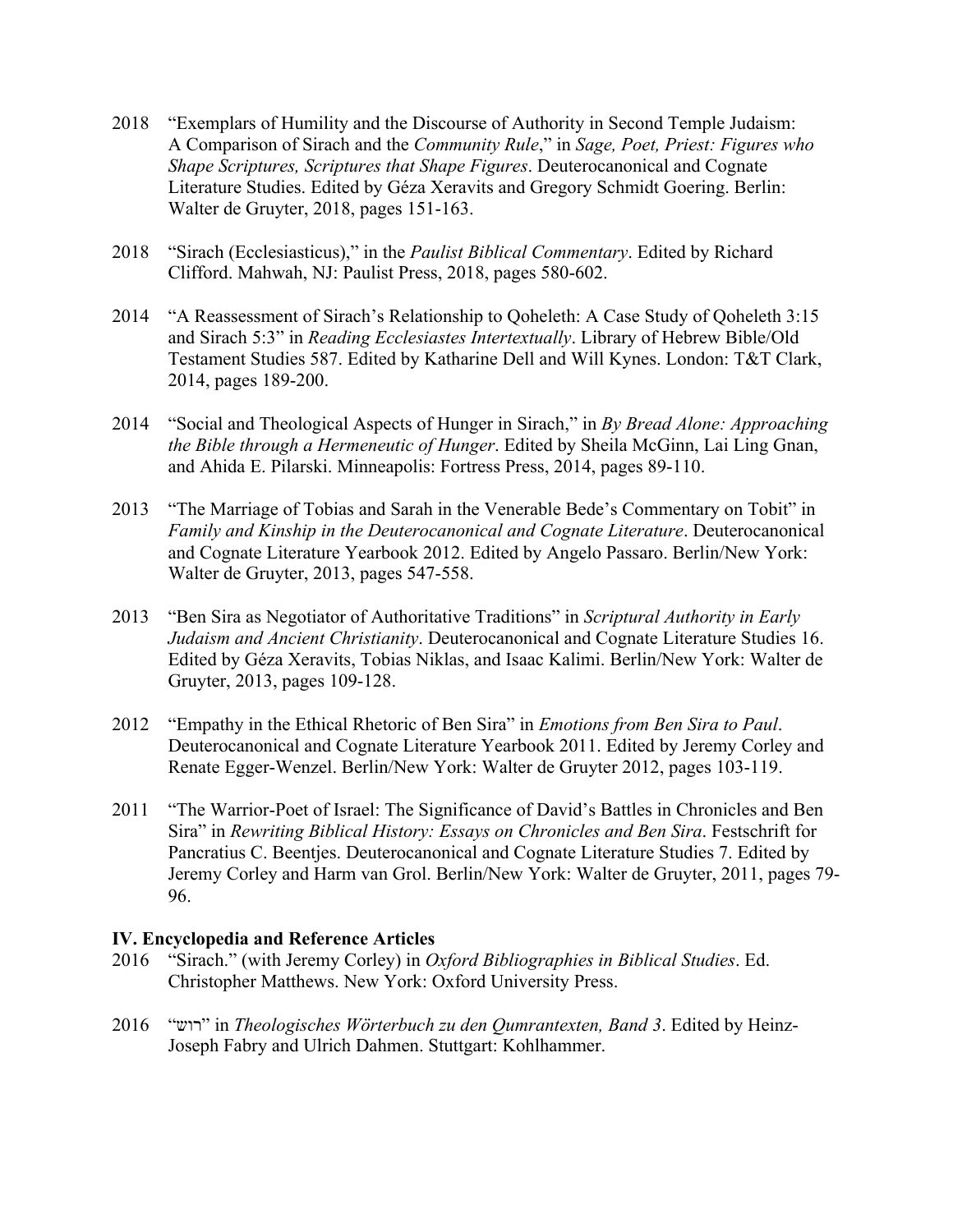- 2015 "Hesed, Second Temple/Hellenistic Judaism" in *Encyclopedia of the Bible and Its Reception*. Edited by Dale C. Allison Jr., et al. Berlin/New York: Walter de Gruyter.
- 2013 "כסף" in *Theologisches Wörterbuch zu den Qumrantexten, Band 2*. Edited by Heinz-Joseph Fabry and Ulrich Dahmen. Stuttgart: Kohlhammer, 2013, pages 423-426.
- 2013 "Assyria", "Bible Texts and Versions", "Exile", "Kohathites", "Korahites", "Nineveh", and "Ninevites" in *Baker Illustrated Bible Dictionary*. Edited by Tremper Longman III, Peter Enns, and Mark Strauss. Grand Rapids: Baker, 2013.
- 2010 " בהז " in *Theologisches Wörterbuch zu den Qumrantexten, Band 1*. Edited by Heinz-Joseph Fabry and Ulrich Dahmen. Stuttgart: Kohlhammer, 2010, pages 830-833.
- 2010 " ליח " in *Theologisches Wörterbuch zu den Qumrantexten, Band 1*. Edited by Heinz-Joseph Fabry and Ulrich Dahmen. Stuttgart: Kohlhammer, 2010, pages 957-960.
- 2010 "Wealth and Poverty" in *Eerdmans Dictionary of Early Judaism*. Edited by John J. Collins and Daniel C. Harlow. Grand Rapids: Eerdmans, 2010, pages 1334-1336
- 2009 "Akrabattene" in *Encyclopedia of the Bible and Its Reception*. Edited by Hans-Josef Klauck, Bernard McGinn, Paul Mendes-Flohr, Choon-Leong Seow, Hermann Spieckermann, and Eric Ziolkowski. Berlin: Walter de Gruyter, 2009.
- 2009 "Arsaces" in *Encyclopedia of the Bible and Its Reception*. Edited by Hans-Josef Klauck, Bernard McGinn, Paul Mendes-Flohr, Choon-Leong Seow, Hermann Spieckermann, and Eric Ziolkowski. Berlin: Walter de Gruyter, 2009.
- 2008 "Megillot and Festivals" in *Dictionary of the Old Testament: Wisdom, Poetry, and Writings*. Edited by Tremper Longman III and Peter Enns. Downers Grove: InterVarsity Press, 2008, pages 457-464.
- 2008 "Purim" in *Dictionary of the Old Testament: Wisdom, Poetry, and Writings*. Edited by Tremper Longman III and Peter Enns. Downers Grove: InterVarsity Press, 2008, pages 631-634.
- 2008 "Wisdom and Apocalyptic" in *Dictionary of the Old Testament: Wisdom, Poetry, and Writings*. Edited by Tremper Longman III and Peter Enns. Downers Grove: InterVarsity Press, 2008, pages 847-853.

### **IV. Book Reviews**

2021 Review of Nancy L. deClaissé-Walford, *Psalms, Books 4-5* (Wisdom Commentary Series; Collegeville: Liturgical Press, 2020) and W. Dennis Tucker & Jaime A. Grant, *Psalms, Volume 2* (NIVAC; Grand Rapids: Zondervan, 2018), *Catholic Biblical Quarterly* 84 (2021).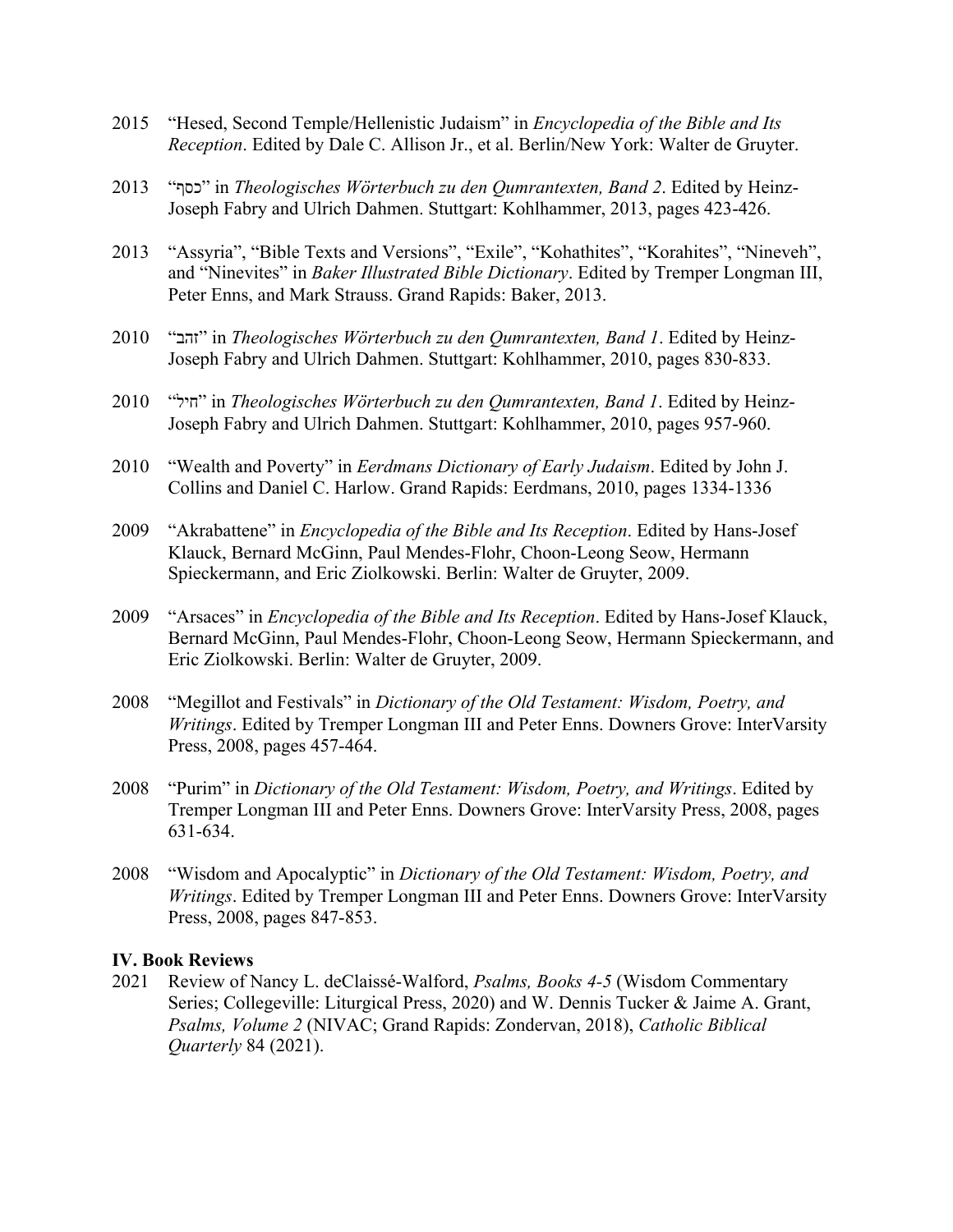- 2021 Review of Katharina Lentz, *Crainte de Dieu, Sagesse et Loi: Aspects théologiques à partir de Si 10,19-11,6* (Septuagint and Cognate Studies 72; Atlanta: SBL, 2020), *Catholic Biblical Quarterly* 84 (2021).
- 2021 Review of Philip A. Noss and Charles S. Houser (eds.), *A Guide to Bible Translation: People, Languages, and Topics* (History of Bible Translation 4; Swindon, England: United Bible Societies/Xulon Press, 2019), *Catholic Biblical Quarterly* 84 (2021).
- 2020 Review of Daniel M. Gurtner and Loren T. Stuckenbruck (eds.), *T&T Clark Encyclopedia of Second Temple Judaism* (2 vols.; London: T&T Clark, 2020), *Catholic Biblical Quarterly* 83 (2020): 527-529
- 2020 Review of Siegfried Kreuzer (ed.), *Introduction to the LXX* (trans. David A. Brenner and Peter Altmann; Waco, TX: Baylor University Press, 2019), *Catholic Biblical Quarterly* 83 (2020): 529-531.
- 2020 Review of Edward L. Greenstein, *Job: A New Translation* (New Haven: Yale University Press, 2019), *Catholic Biblical Quarterly* 82 (2020): 306-307.
- 2020 Review of Andrew Errington, *Every Good Path: Wisdom and Practical Reason in Christian Ethics and the Book of Proverbs* (T&T Clark Enquiries in Theological Ethics; London: T&T Clark, 2019), *Catholic Biblical Quarterly* 82 (2020): 684-687.
- 2019 Review of Amy Anderson and Wendy Widder, *Textual Criticism of the Bible* (rev. ed.; Bellingham, WA: Lexham Press, 2018). *Catholic Biblical Quarterly* 81 (2019): 719-720.
- 2019 Review of Michael C. Legaspi, *Wisdom in Classical and Biblical Tradition* (Oxford: Oxford University Press, 2018). *Catholic Biblical Quarterly* 81 (2019): 526-528.
- 2018 Review of Eva Mroczek, *The Literary Imagination in Jewish Antiquity* (Oxford: Oxford University Press, 2016). *Interpretation* 72 (2018): 344-345.
- 2017 Review of G. Brooke Lester, *Daniel Evokes Isaiah: Allusive Characterization of Foreign Rule in the Hebrew-Aramaic Book of Daniel* (LHBOTS 606; London: Bloomsbury, 2015). *Catholic Biblical Quarterly* 79 (2017): 508-510.
- 2017 Review of David J. Downs, *Alms: Charity, Reward, and Atonement in Early Christianity* (Waco, TX: Baylor University Press, 2016). *Interpretation* 71 (2017): 218-220.
- 2017 Review of Mark McEntire, *An Apocryphal God: Beyond Divine Maturity* (Minneapolis, MN: Fortress Press, 2015). *Catholic Biblical Quarterly* 79 (2017): 120-121.
- 2016 Review of Mark R. Sneed, *The Social World of the Sages: An Introduction to the Israelite and Jewish Wisdom Literature* (Minneapolis, MN: Fortress Press, 2015). *Catholic Biblical Quarterly*, 78 (2016): 351-352.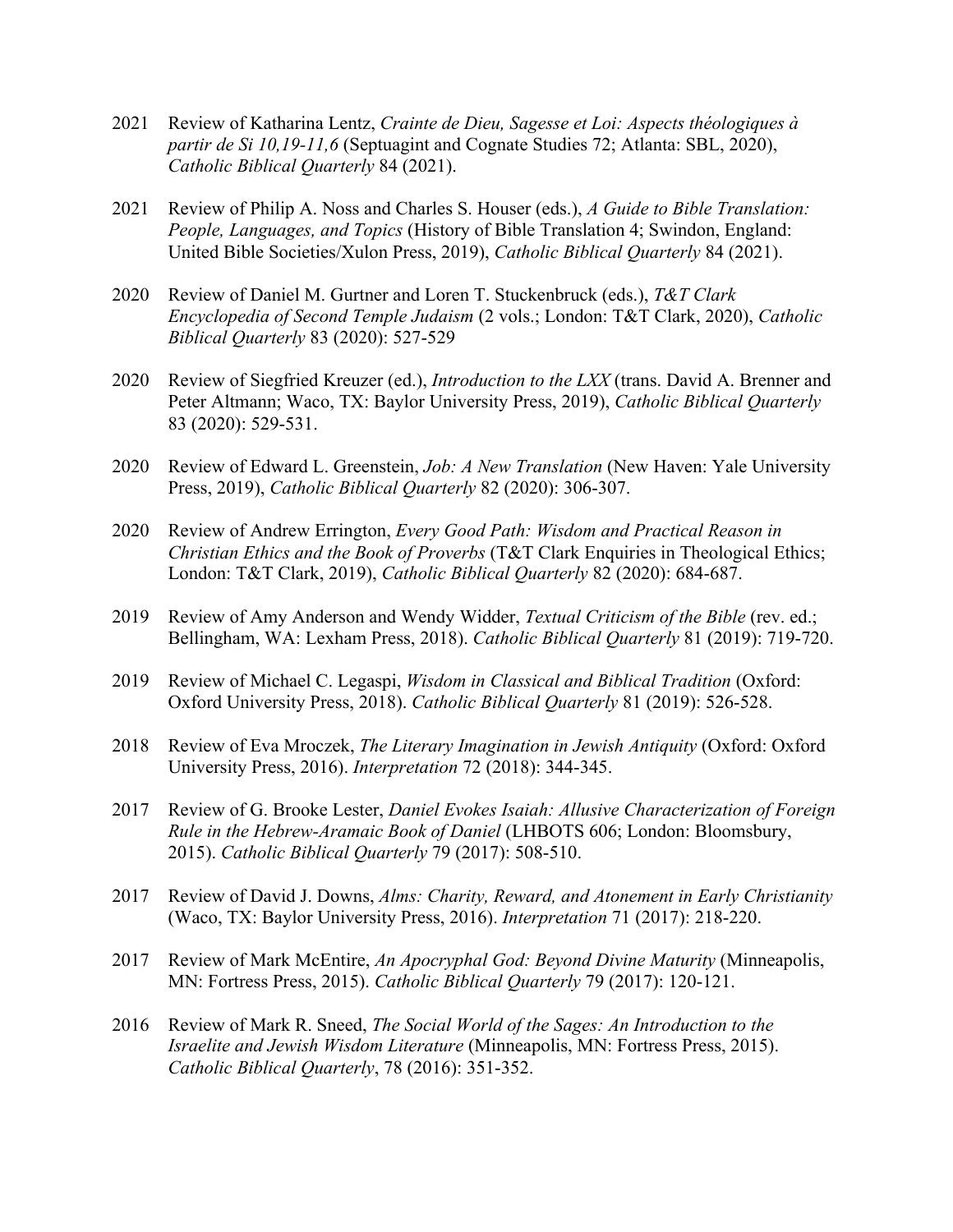- 2016 Review of John Barton, *Ethics in Ancient Israel* (Oxford: Oxford University Press, 2014). *Catholic Biblical Quarterly*, 78 (2016): 132-134.
- 2016 Review of Michael V. Fox, *Proverbs: An Eclectic Edition with Introduction and Textual Commentary* (The Hebrew Bible: A Critical Edition 1; Atlanta: SBL Press, 2015). *Catholic Biblical Quarterly*, 78 (2016): 136-137.
- 2015 Review Essay: "The Value of Reception History for Theological Interpretation: Some Reflections on Susan Gillingham's *A Journey of Two Psalms* (Oxford: Oxford University Press, 2013)." *Cithara*, 55 (2015): 41-46.
- 2015 Review of Géza Xeravits (ed.), *Canonicity, setting, wisdom in the deuterocanonicals. Papers of the Jubilee Meeting of the International Conference on the Deuterocanonical Books* (Deuterocanonical and Cognate Literature Studies 22; Berlin: Walter de Gruyter, 2014). *Theologische Revue* 111 (2015): 369-370.
- 2015 Review of B. H. McLean, *Hellenistic and Biblical Greek: A Graduated Reader*  (Cambridge: Cambridge University Press, 2014). *Catholic Biblical Quarterly*, 77 (2015): 535-536.
- 2015 Review of Rodney J. Decker, *Reading Koine Greek: An Introduction and Integrated Workbook* (Grand Rapids, MI: Baker Academic, 2014). *Catholic Biblical Quarterly* 77 (2015): 527-528.
- 2012 Review of Jean-Sébastien Rey and Jan Joosten (eds.), *The Texts and Versions of the Book of Ben Sira: Transmission and Interpretation.* (Supplements to the Journal for the Study of Judaism 150; Leiden/Boston: Brill, 2011). *Journal for the Study of Judaism* 43 (2012): 431-432.
- 2012 Review of Conleth Kearns, *The Expanded Text of Ecclesiasticus: Its Teaching on the Future Life as a Clue to Its Origin*. Edited by Pancratius C. Beentjes with contributions by Gerard Norton, Maurice Gilbert, and Núria Calduch-Benages (Deuterocanonical and Cognate Literature Studies 11; Berlin/New York: Walter de Gruyter, 2011). *Review of Biblical Literature*, April 2012.
- 2010 Review of Michaela Hallermayer, *Text und Überlieferung des Buches Tobit* (Deuterocanonical and Cognate Literature Studies 3; Berlin/New York: Walter de Gruyter, 2008). *Review of Biblical Literature*, August 2010.
- 2010 Review of Mark J. Boda, *A Severe Mercy: Sin and Its Remedy in the Old Testament*  (Siphrut, Literature and Theology of the Hebrew Scripture 1; Winona Lake, IN: Eisenbrauns, 2009). *Catholic Biblical Quarterly* 72 (2010): 788-789.
- 2009 Review of Joel B. Green, *Body, Soul, and Human Life: The Nature of Humanity in the Bible* (Studies in Theological Interpretation; Grand Rapids: Baker Academic, 2008). *First Things* 198 (2009): 60-61.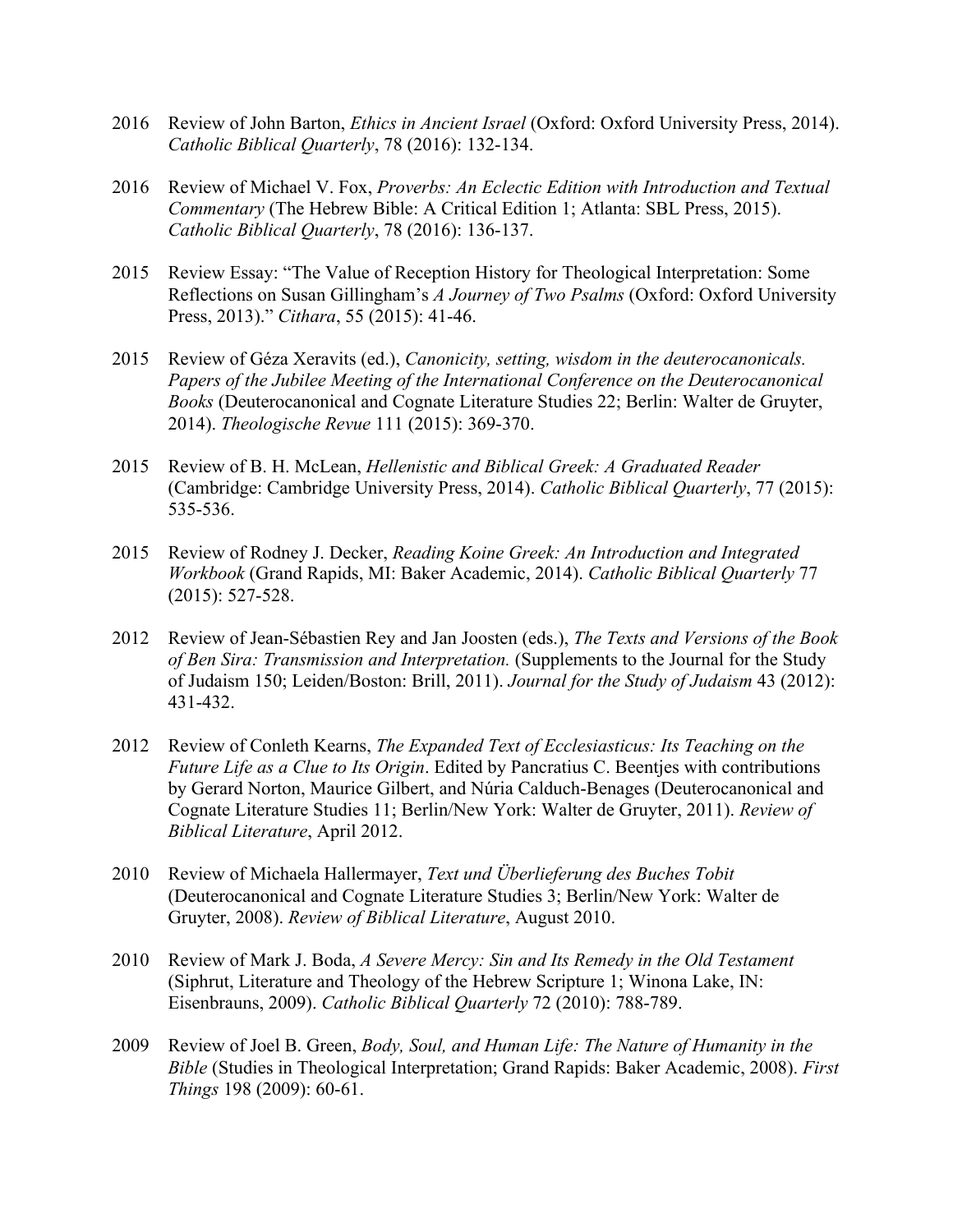- 2008 Review of Lester L. Grabbe, *A History of the Jews and Judaism in the Second Temple Period, Volume I: Yehud: A History of the Persian Province of Judah* (Library of Second Temple Studies 47; London: T&T Clark, 2004). *Westminster Theological Journal* 70 (2008): 385-388.
- 2007 Review of Elizabeth Boase, *The Fulfilment of Doom?: The Dialogic Interaction between the Book of Lamentations and the Pre-Exilic/Early Exilic Prophetic Literature* (Library of Hebrew Bible/Old Testament Studies 437; London: T&T Clark, 2006). *Review of Biblical Literature*, August 2007.

#### **PROFESSIONAL PRESENTATIONS**

- 2021 "'Bread to the Hungry and Clothes to the Naked': A History of a Prophetic-Sapiential Motif from Tobit to the Syriac of Ben Sira." Society of Biblical Literature/American Academy of Religion, Southeastern Regional Conference. Apocrypha and Pseudepigrapha Section. Tallahassee, Florida (virtual).
- 2021 "Saved by Grace through Pharma? The Bible and Preventative Medicine" The Theology, Medicine, and Culture Initiative at Duke Divinity School. Durham, North Carolina (virtual)
- 2019 "The Pedagogical Use of Memory in Ben Sira and 4QInstruction." Catholic Biblical Association Annual Meeting. Deuterocanonical Books Continuing Seminar. North Canton, Ohio.
- 2019 Conference speaker for "Biblical Training Institute for Michigan Catholics". Catholic Information Center, Grand Rapids, Michigan (June 1, 2019).
- 2018 "Memory and Moral Formation in Ben Sira" Society of Biblical Literature Annual Meeting. Deuterocanonical and Cognate Literature Section. Denver, Colorado.
- 2018 "The Role of Memory in the Wisdom of Solomon." Catholic Biblical Association Annual Meeting. Deuterocanonical Books Continuing Seminar. Denver, Colorado.
- 2017 "The Greek Version of Sirach 5:9-6:1" and "The Reception History of Sirach 5:9-6:1" Catholic Biblical Association Annual Meeting. Deuterocanonical Books Continuing Seminar. Washington, D.C.
- 2017 "Appearance versus Reality and the Personification of Wisdom in Ben Sira" The Pursuit of Wisdom and Human Flourishing: A Virginia Conference on the Book of Sirach and Its Contexts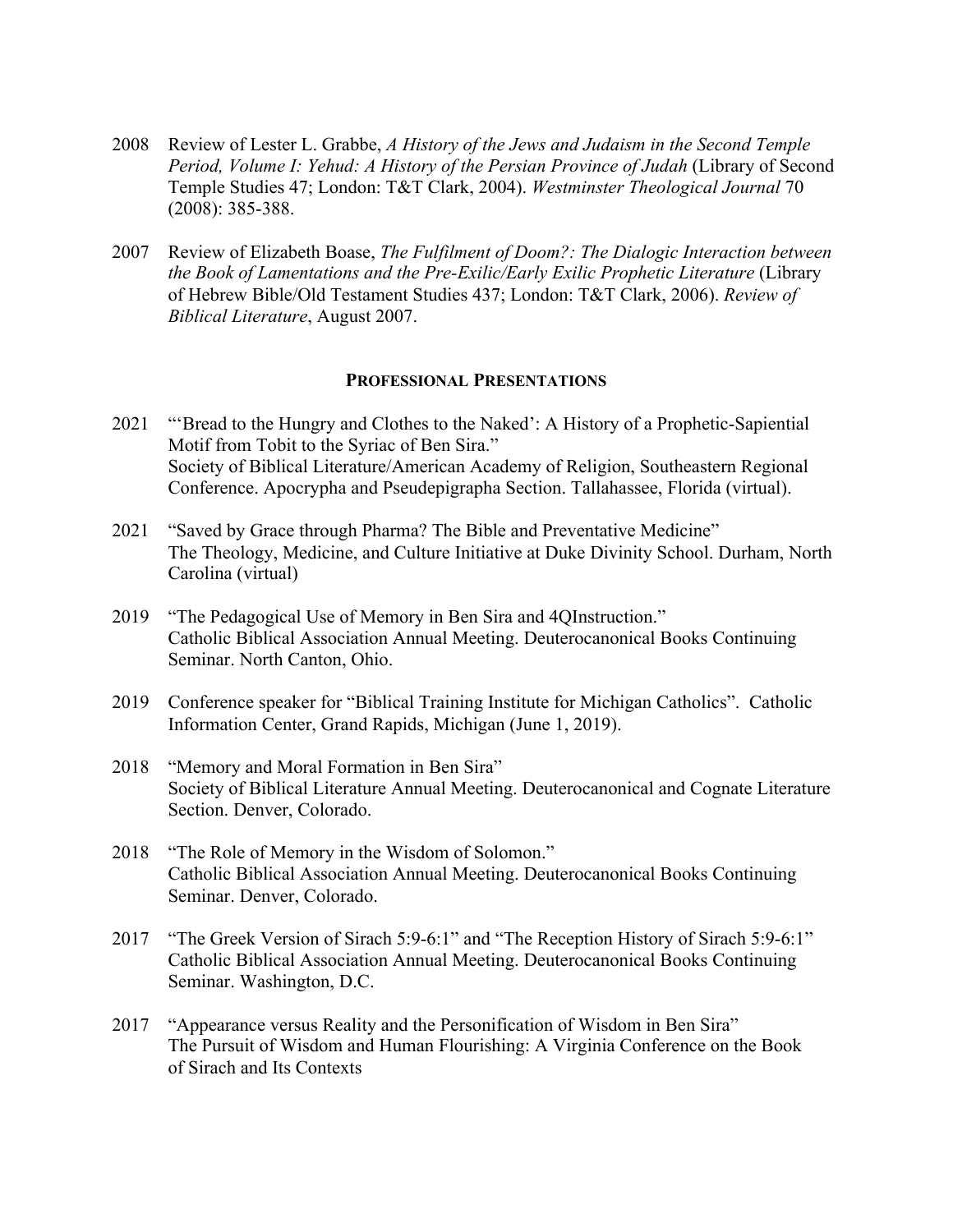Union Presbyterian Seminary (Richmond, VA) and the University of Virginia (Charlottesville, VA)

- 2016 "The Humble Mind in Ben Sira." Society of Biblical Literature Annual Meeting. Deuterocanonical and Cognate Literature Section. San Antonio, Texas.
- 2016 "The Latin Version of Ben Sira" Society of Biblical Literature Annual Meeting. Pseudepigrapha Section: The Textual History of the Bible Project (special session). San Antonio, Texas.
- 2015 "Illicit Desires and their Remedies in the Expanded Text (LXX and Vulgate) of Sirach" Fall Faculty Lecture, Biblical Studies Area. The School of Theology & Religious Studies. The Catholic University of America. Washington D.C.
- 2015 "Virtue and Vice in the Latin Version of Ben Sira" Catholic Biblical Association Annual Meeting. Deuterocanonical Books Continuing Seminar. New Orleans, Louisiana.
- 2014 "Isaiah 14 (LXX) as Narrative Template for Antiochus IV in 2 Maccabees" Society of Biblical Literature Annual Meeting, Greek Bible Section. San Diego, California.
- 2013 "*Dei Verbum* and Modern Catholic Biblical Interpretation" Catholic Intellectual Tradition Seminar (faculty and staff), University of Scranton
- 2012 "Reassessing Ben Sira's Relationship to Qoheleth: Reflections on Modes of Intertextuality" Catholic Biblical Association Annual Meeting. Joint Session of Scripture in Early Judaism Seminar and Deuterocanonical Books Continuing Seminar. Notre Dame, Indiana.
- 2012 "A Short History of Pride from Ben Sira to Augustine" M.A. Summer Colloquium Series. University of Notre Dame
- 2011 "The Relationship between Sin and Pride in the Versions of Sirach" Society of Biblical Literature Annual Meeting, Wisdom in Israelite and Cognate Traditions Section. San Francisco, California.
- 2011 "Slips of the Tongue in the Speech Ethics of Ben Sira" Catholic Biblical Association Annual Meeting. Deuterocanonical Books Continuing Seminar. Worcester, Massachusetts.
- 2011 "Social and Theological Aspects of Hunger in Sirach" Catholic Biblical Association Annual Meeting. Feminist Hermeneutics Task Force. Worcester, Massachusetts.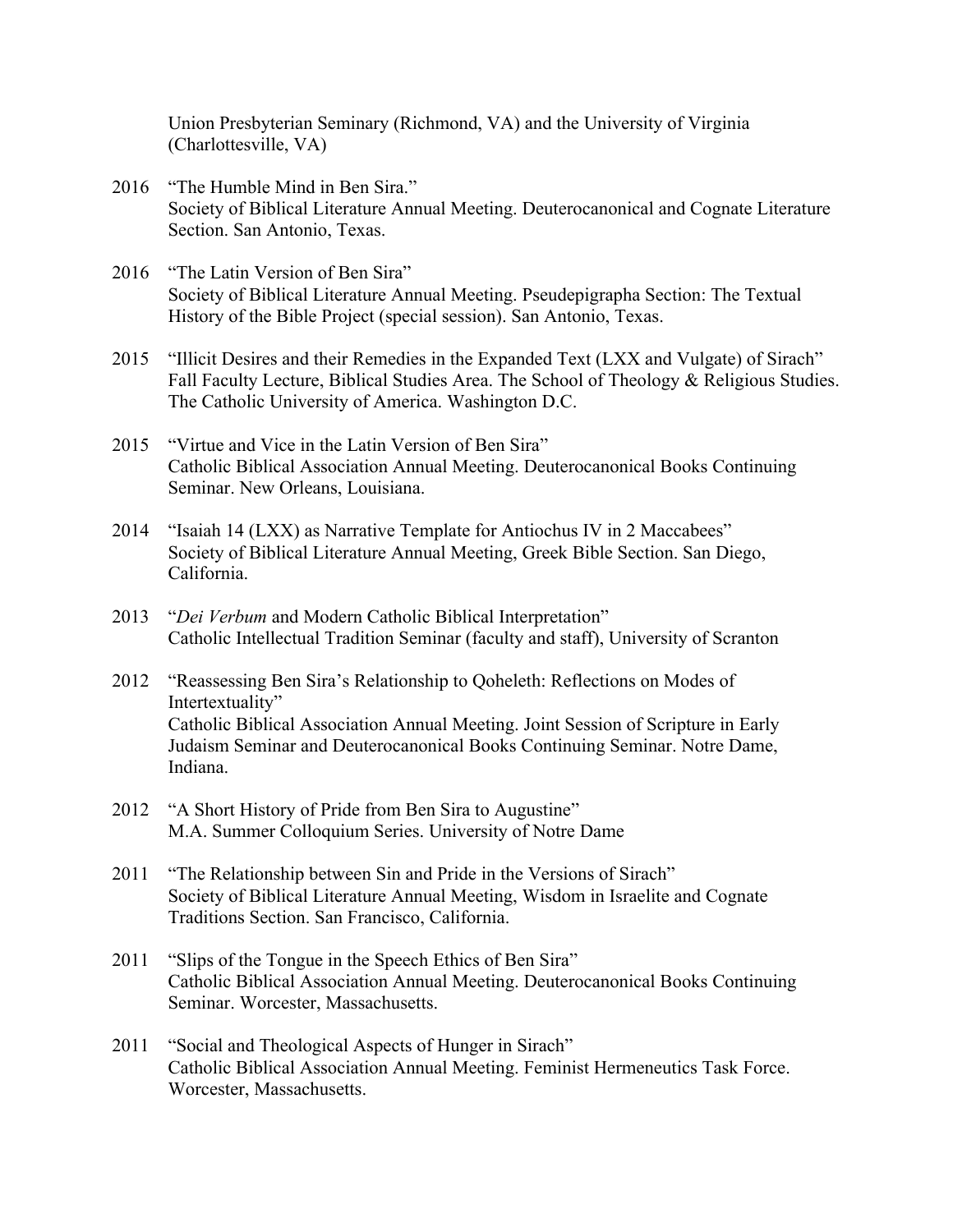- 2010 "Ben Sira's Negotiation of Authoritative Traditions" Sapientia Theological College Conference on "Authority in Early Jewish Literature" Budapest, Hungary.
- 2010 "Empathy in the Ethical Rhetoric of Ben Sira" International Society for the Study of Deuterocanonical and Cognate Literature International Conference. Salzburg, Austria.
- 2009 "Vindication and Identity in Ben Sira: The Relationship between the Poor in Judea and Israel under Hellenistic Rule" Society of Biblical Literature Annual Meeting, Wisdom in Israelite and Cognate Traditions Section. New Orleans, Louisiana.
- 2009 "Generosity as *Imitatio Dei* in the Book of Sirach" University of Notre Dame, Christianity & Judaism in Antiquity Spring Colloquium.
- 2008 "'The Sennacherib Error' in Theodore of Mopsuestia's *Commentary on the Twelve Prophets*: Light from the History of Interpretation" Society of Biblical Literature Annual Meeting, History of Interpretation Section. Boston, Massachusetts.

#### **PROFESSIONAL MEMBERSHIPS**

Society of Biblical Literature Catholic Biblical Association

### **DOCTORAL DISSERTATIONS**

| Directed: | World Kim, "Moral Agency in 4QInstruction, Sirach, and the Hodayot" (in<br>progress)                                                      |
|-----------|-------------------------------------------------------------------------------------------------------------------------------------------|
|           | Andrew Montanaro, "Familial Descriptions of the Sage in Scribal Circles in Ben<br>Sira and Cognate Literature." (Defended April 25, 2019) |
|           | Andrew Jordan Schmidt, "Wisdom, Cosmos, and Creation in the Book<br>of Sirach." (Defended November 1, 2017)                               |
| Reader:   | Xi Li, "Post-traumatic Growth in Psalms of Lament, Jeremiah, and<br>Lamentations." (in progress)                                          |
|           | Morgan Reed, "Translation Technique in the Peshitta of the Book of the<br>XII." (in progress [CUA Semitics Department])                   |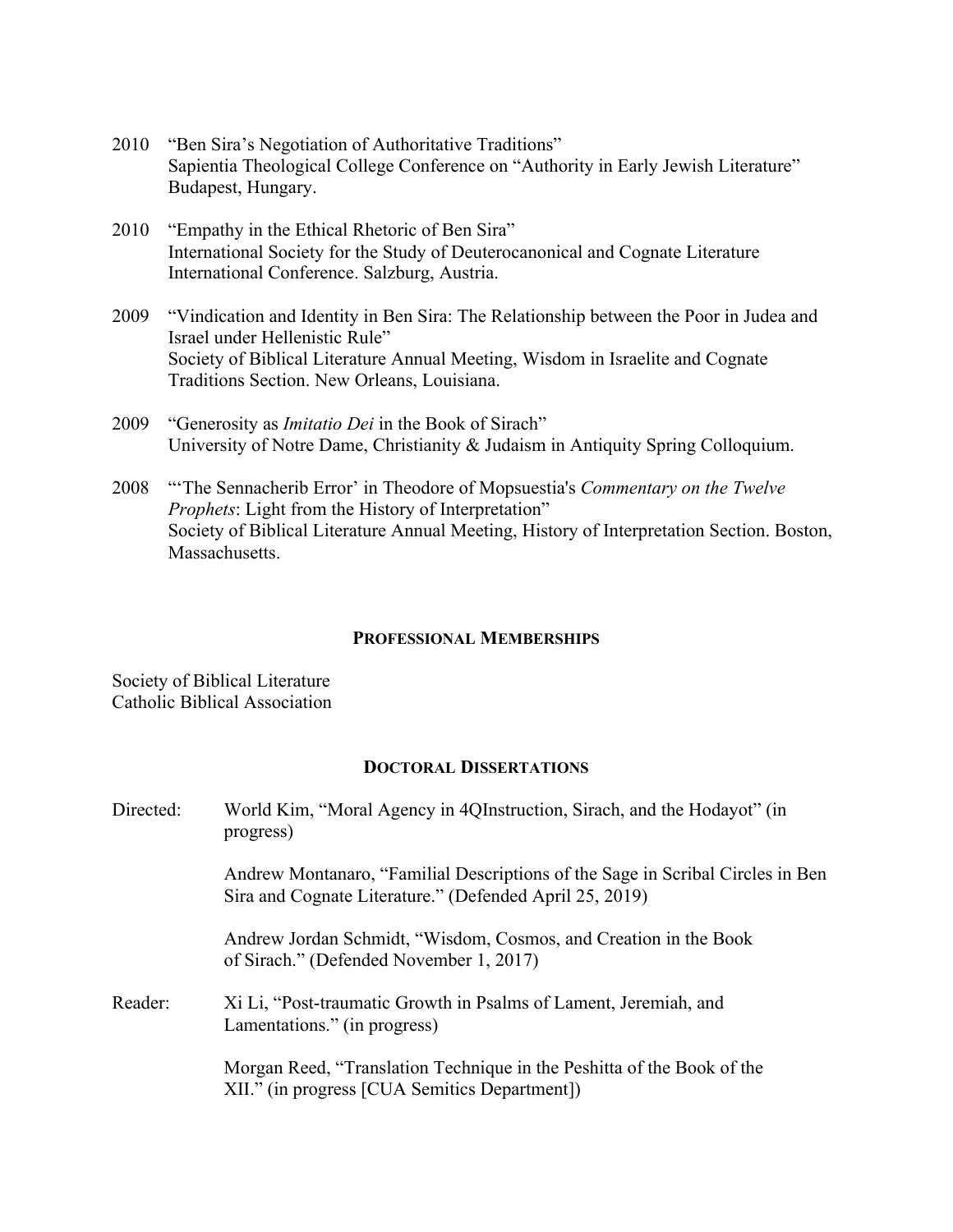Kelly Anderson, "The Emotions of Jesus in the Gospel of Mark" (Defended April 20, 2020)

Brian Main, "A Narrative-Critical Examination of the Effect of Matthew 1:1-4:11 on the Implied Audience's Understanding of that Gospel's Resurrection Narrative." (Defended April 23, 2019)

Jeremy R. Brown, "Jonah in the Ethiopic Biblical Tradition" (CUA Semitics Department) (Defended February 14, 2019)

Angela Parchen Rasmussen, "The Book of Ruth for Children" (Defended April 4, 2017)

Gregory Dean Cook, "The Process of Vengeance in Nahum." (External. Defended March 28, 2014; Westminster Theological Seminary)

### **ACADEMIC SERVICE**

- 2020-2021 Member of the translation revision committee for the New American Bible Revised Edition (NABRE). Books revised: Ecclesiastes and Sirach.
- 2019-2022 STRS Committee on Appointments and Promotions, The Catholic University of America
- 2018-2022 Book Reviews Editor for Old Testament & Qumran, *Catholic Biblical Quarterly*
- 2018- Advisory Board, The Center for Teaching Excellence, The Catholic University of America
- 2018- Class Dean (classes of 2020, 2024) for the School of Theology & Religious Studies, The Catholic University of America
- 2018-2021 Co-Leader (with Christopher Born, Stefanos Alexopoulos) of Wabash Project at the Catholic University of America, "Utilizing Directed Peer Groups to Enhance Teaching Fellow Effectiveness."
- 2018- Member of Academic Dishonesty Board for the School of Theology & Religious Studies, Catholic University of America
- 2015 STRS mentor for Teaching Fellows.
- 2010 Associate Editor, *Old Testament Abstracts*
- 2015-2020 STRS undergraduate curriculum committee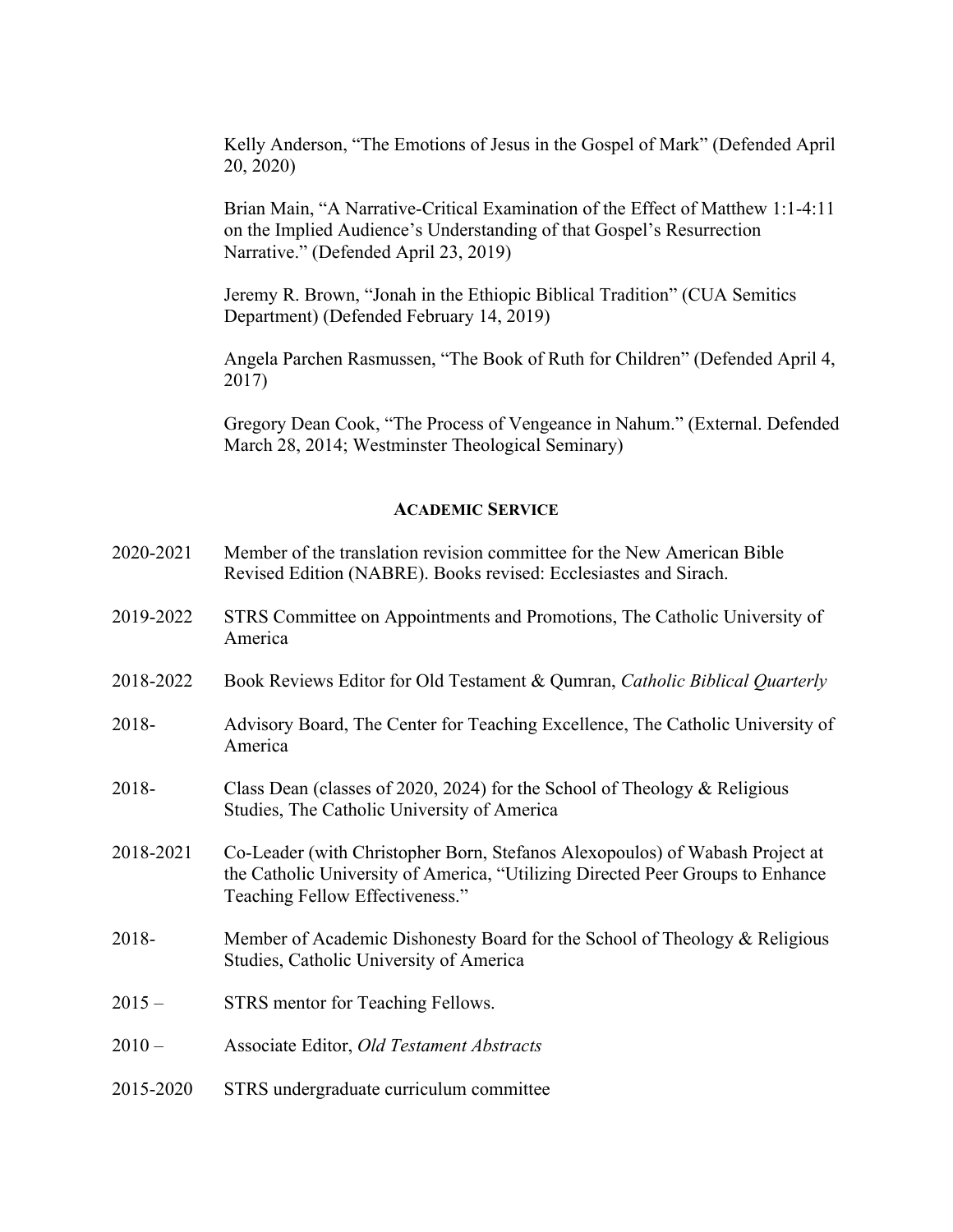| 2016-2018     | FYE Coordinator, School of Theology and Religious Studies (CUA)                                                                                                                                 |
|---------------|-------------------------------------------------------------------------------------------------------------------------------------------------------------------------------------------------|
| 2016          | Speaker for Teaching and Learning Colloquium: "Strategies for Evoking<br>Curiosity in the Classroom" (February 22, 2016).                                                                       |
| $2015 - 2016$ | CUA University Honors Program Faculty workshops participant (August 26,<br>2015 and May 12, 2016).                                                                                              |
| $2013 - 2014$ | Advisory Board, Peace and Justice Studies, University of Scranton                                                                                                                               |
| $2011 - 2014$ | Member, Judaic Studies Committee, University of Scranton                                                                                                                                        |
| 2011          | M. A. Thesis director for Mary Anne Putman – University of Scranton<br>"Victorious Vulnerability: An Analysis of the Images of the Lamb and the<br>Woman/Bride in the Apocalypse of John"       |
|               | M.A. Examiner (external)<br>University of Notre Dame: Nélida Naveros Córdova (2010); Paul Johnson<br>$(2012)$ ; Patrick Heavey $(2012)$<br>St. Catherine University (MN): Nicole Schmidt (2009) |
| 2006          | Assisted Fugene Ulrich on Discoveries of the Judgean Desert XXXII: Oumrân                                                                                                                       |

2006 Assisted Eugene Ulrich on *Discoveries of the Judaean Desert XXXII: Qumrân Cave 1, The Isaiah Scroll (1QIsaa,b)*.

# **GRANTS & AWARDS**

- 2021 School of Theology & Religious Studies Student Association (STRSSA) Teacher of the Year Award, The Catholic University of America
- 2018 Provost Award for Teaching Excellence in Early Career, The Catholic University of America
- 2017 Co-Principal Investigator with Christopher Born, "Utilizing Directed Peer Groups to Enhance Teach Fellow Effectiveness", Wabash Center (\$50,000).
- 2012 Weinberg Judaic Studies Grant, University of Scranton
- 2011 Faculty Development Grant, University of Scranton
- 2005 Institute for the Study of the Liberal Arts, University of Notre Dame, Summer Grant for the study of "Metaphors for Sin and Forgiveness in the Hebrew Bible and Second Temple Period."

# **PROFESSIONAL REFERENCES**